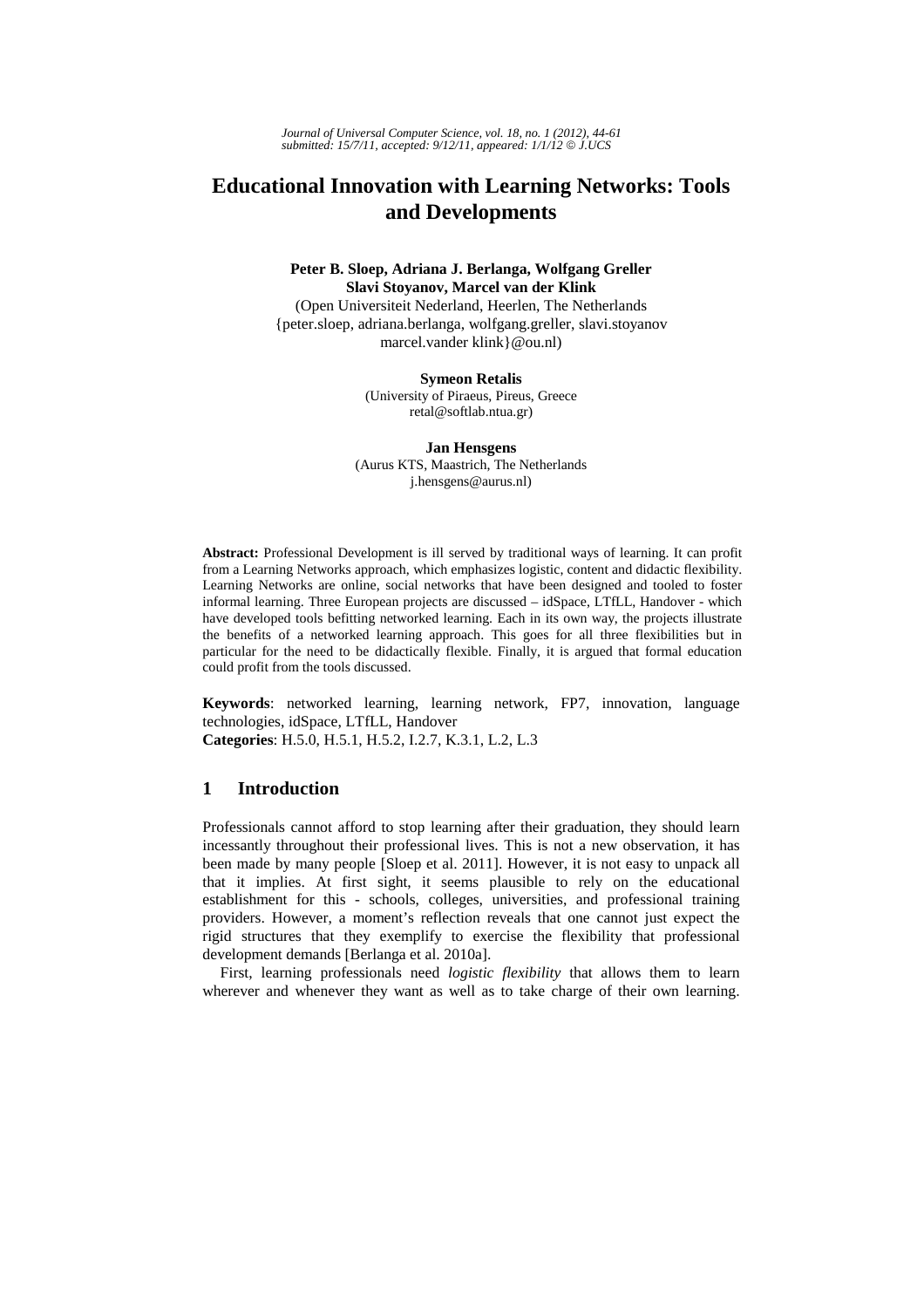Second, they not so much need set degree programmes, but rather agile learning opportunities. These should address their specific problem at exactly the right depth (complexity) and to exactly the right extent (scope); they should also be offered in ways that are commensurate with their preferred learning modes. This is *content flexibility*. Third, the metaphor of knowledge transfer between someone who is in the know (a teacher) and others who are clean slates (the students) is inapt in the context of professional development. Professionals are all experts in some way, be it all on slightly different topics and to differing degrees. So they are all peers who alternate between the role of teacher (guide, advisor) and learner (student, trainee), depending on the topic in question and who enquires about it. During peer conversations, professional learners seamlessly switch between discourse and reflection, depending on the situation at hand. This is *didactic flexibility*, the specific ability to conceive of learning as a social process of knowledge creation and exchange.

This list of demands shows why traditional forms of learning with one-hour lectures at weekly intervals in buildings of brick and mortar do not work for professional learning. There is limited logistic flexibility, if only because the institutional calendar dictates the students' calendar, rather than the other way around. There is no content flexibility as learning opportunities are packaged as lectures, courses and curricula. And finally, there is no didactic flexibility because teacher and learner are not roles but full-time occupations. It is our conviction that we should not start with educational institutions as we know them and wonder how we can make them fit the demands of modern-day professionals. Rather, we should develop – conceptually first, practically later – a novel learning environment that does suit the kind of flexible learning needed. This learning environment we have called a *Learning Network*, learning with it we refer to as *networked* learning [Sloep and Berlanga 2011]; [Sloep, Van der Klink, Brouns, Didderen and Van Bruggen 2011].

In a Learning Network, learners learn by accessing resources. The Learning Network's participants themselves are the primary resources, since they all act as sources of the expertise they happen to have. They thus adopt an *expert* role versus a fellow participant and in that capacity direct their fellow participants to (online) artefacts – presentations, videos, blogs, news feeds, shared bookmarks, relevant communities they participate in, or indeed other experts they know. However, they may also act as providers of various kinds of *support* – i.e. act as learning coaches, mentors, critical friends. Importantly, the potential of networked learning lies in exploring the weak links between the network participants, that is, in connecting people who may share a common 'friend' or indeed only a 'friend of a friend' [Christakis and Fowler 2005]; [Sloep and Kester 2009]. They are the as yet unknown sources of new knowledge and support. Since friends of friends are only weakly linked to each other, learners do not know whom to contact for what. Broadcasting request for help to the entire Network of course would rapidly clog up communication if not exhaust the participants' patience with this kind of learning. So participants need to receive requests for expertise and support that fit their profile, and recommendations that fit their requests [Sloep 2009].

This is achieved by equipping the Learning Network with a variety of request-andrecommend tools. To the extent that these tools function adequately the Network's continued viability is guaranteed. Many of these tools are similar to what existing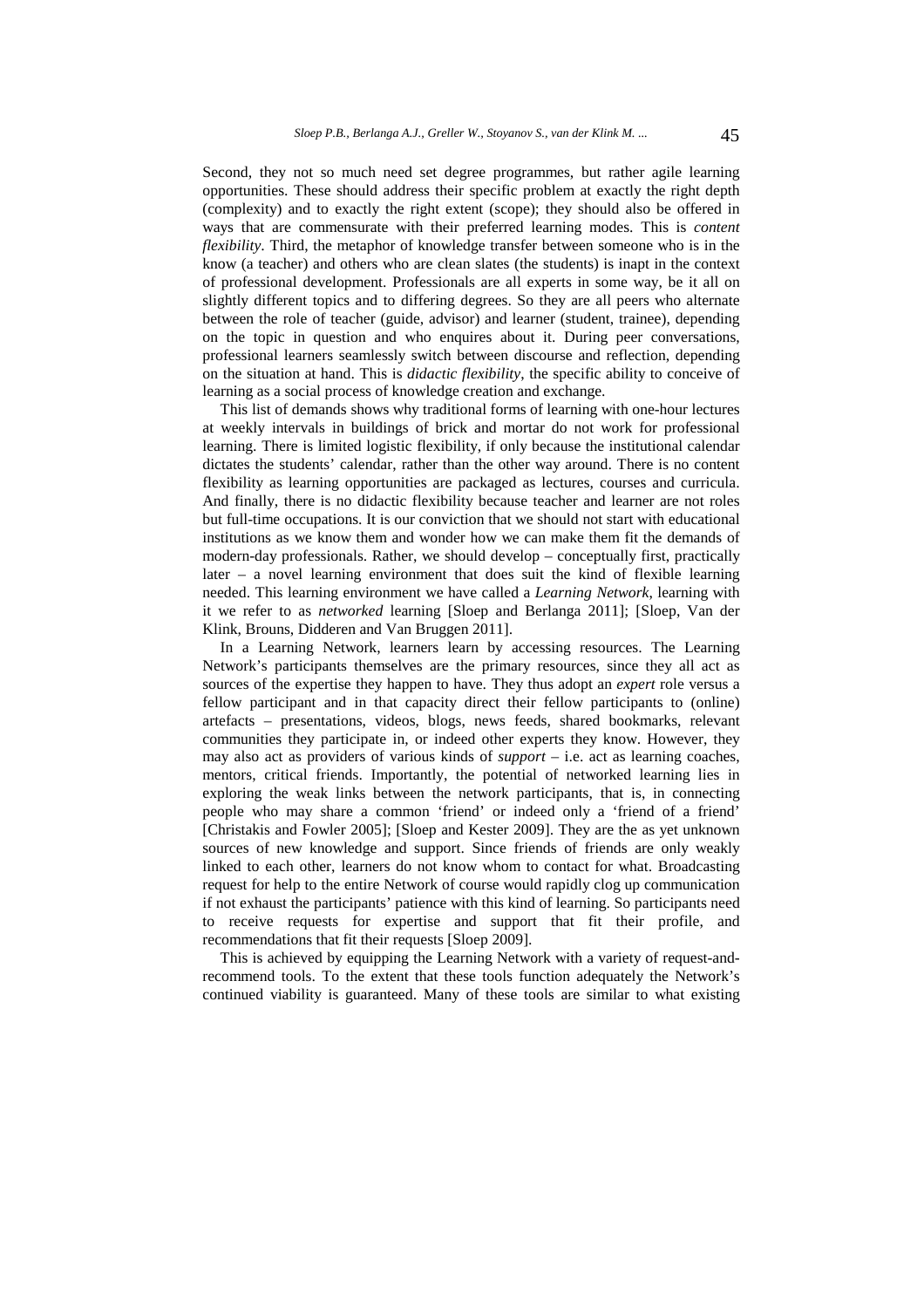social network sites offer in the way of social media. However, standard social media typically leave something to be desired when it comes to their supporting learning (knowledge sharing and creation) functions. This should not come as a surprise as they have been developed with the intent to serve maximising income from advertisements, not fostering learning. Adequate social networking tools, that are unique to networked learning, therefore need to be developed specifically. Tools are needed that help some participant find fellow participants in the Network who can honour requests for expertise or support; that provide participants with formative feedback [Berlanga et al. in press]; that help participants find fellow participants who would be suitable to jointly form a topical community; that help participants find artefactual resources and perhaps concatenate them in sensible ways.

Below we discuss three projects that each in its own specific way addresses aspects of networked learning. idSpace <www.idspace-project.org> ([Section 2]) was completed early 2010. It assumes the existence of a community of innovators, for which it has built an online platform that allows them to share and ultimately create knowledge. Even though it assumes a community perspective, the wider network of people to draw upon is never far away. LTfLL <www.ltfll-project.org> ([Section 3]), which finished early 2011, also takes a tooling perspective. The starting point is the availability of textual artefacts that are online accessible for (automatic) text analysis. The tools cover individual learning and collaborative knowledge building, either separately or jointly. Networked learners are then given targeted advice on how to proceed in their learning efforts. Handover <www.handover.eu> ([Section 4]) finished at the end of 2011. It is about 'handing over' patients between health-care workers. Such processes may be optimized through staff training. It is at the level of sharing knowledge about how best to do so (a meta-perspective) that the networked learning perspective bears fruit in this project. [Section 5] concludes the paper and discusses how each of the projects in its own unique way constitutes a contribution to the elaboration of the notion of networked learning.

### **2 idSpace: Tooling of and training for collaborative, distributed product innovation**

Inventing and designing novel products or services requires collective creative performance, i.e. creative action in combination with collaboration. Creativity is being seen as a 'universal attribute, suggesting a need for greater creativity in order to both survive as well as thrive in the twenty-first century' [Craft 2006]. Over 90 creativity techniques - such as TRIZ, SCAMPER, Six Hats – exist, all aiming to encourage people's original thoughts and divergent thinking. These techniques try to steer thought processes and help the individual and group to find a structured approach to answer questions, to see problems in their entirety, to generate new ideas, and to arrive faster at better decisions.

Fostering creativity is increasingly seen as a key direction and focus for pedagogic approaches. While individual factors and initiative are important to creativity, social environments make the difference [Glor 1998]. According to [Amabile 1996] and [Beers et al., 2005], individual creativity can be mediated by the group and can be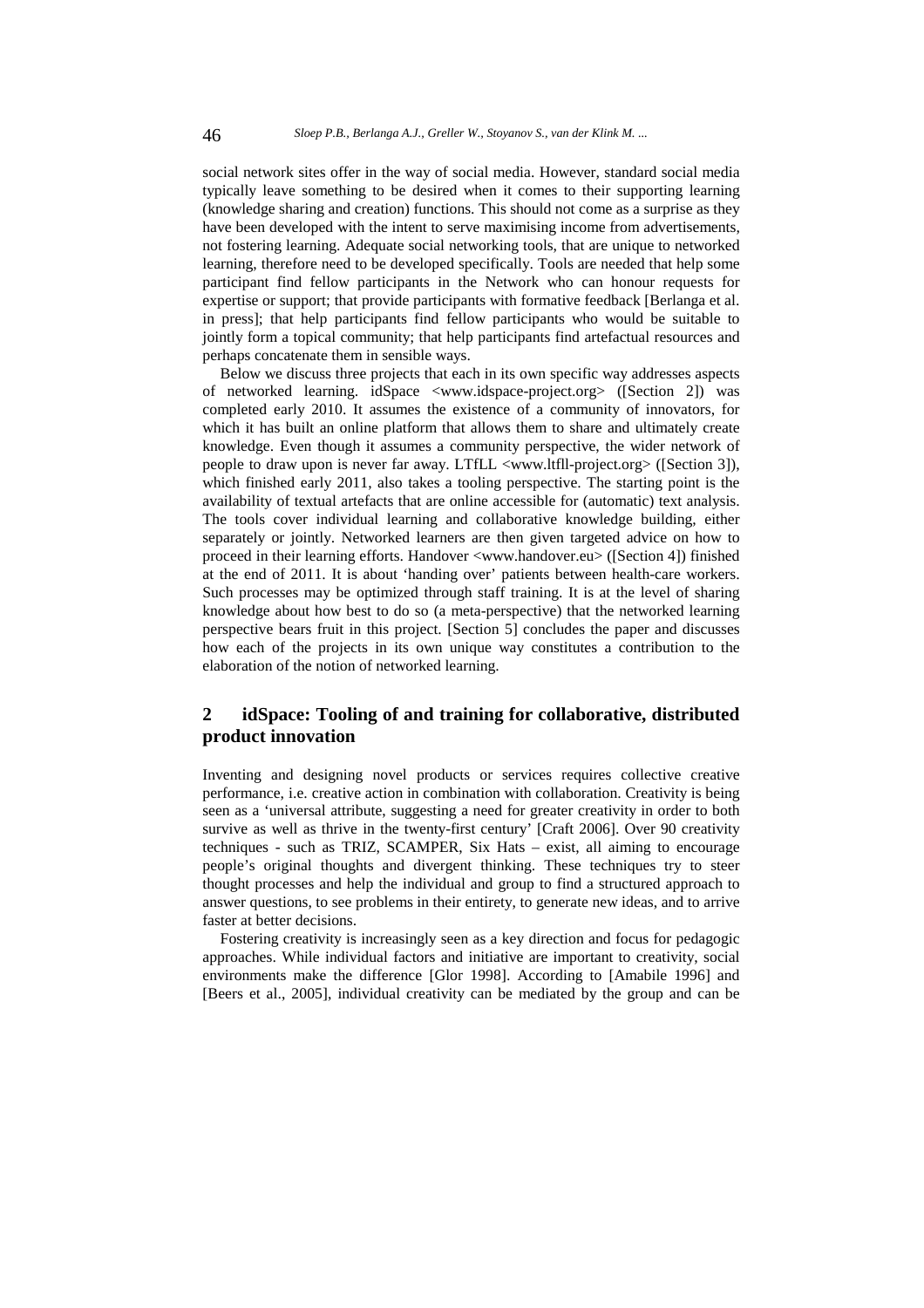supported by the social environment. Collaborative creativity requires: (i) generating new perspectives, (ii) articulating as yet 'tacit' knowledge, (iii) finding common ground, (iv) learning from each other, (v) evaluating ideas, and (vi) collaboratively 'constructing' new propositions. Acknowledging that being creative is a collaborative process, lends support to following a networked approach. It is in particular phases (ii) to (iv), however, that profit from it, in particular from the equity that the requirement of didactic flexibility imparts. People adopt a teacher role when they explicate their tacit knowledge and allow others to learn from it. Their counter-parts in this process adopt the student role. However, crucially, these roles alternate in unpredictably ways during the creative process, in particular so when attempting to find common grounds.

There appear to be very few creativity supporting tools that have been designed based on the principles of specific creativity strategies [Huang et al. 2007]. Existing systems that aim to support collaborative creativity processes are mere concept mapping or groupware tools. Usually, they offer real-time cooperation through a text chat or a shared workspace only. Thus the idSpace project sought to develop a webbased platform that would allow a distributed team of innovators to elaborate on existing ideas, to create and preserve new ideas, and to learn about them. The platform employs techniques for exploring new ideas and refining existing ones. It contains tools to support traceability among stories, mind maps, concept maps, goals, new product features, as well as company values and policies. Finally, it also preserves semantic relationships among the different viewpoints for later exploration, retrieval, and navigation purposes. The platform goes beyond mere communication and collaboration support in that it offers pedagogical guidance to its users throughout the creative process and elaboration on that process (see

Figure *1*). Learning scenarios guide the use of the available creativity strategies, leading users to an effective and efficient session of creation and innovation. The idSpace platform contains tools with which group members may articulate, communicate, and process new ideas. It allows users to work individually and reflect on a given problem or to engage in a collaborative activity in a shared workspace (canvas). The platform aims to:

- allow its user to work at a distance on a problem or challenge
- provide a workflow for working collaboratively, which guides the users through creativity sessions while simultaneously supporting them with related information
- support the reuse of creativity projects that have been created with the platform (earlier projects can be used as input for new projects, thus transforming ideas into reusable knowledge).
- inspire users with ideas expressed in past projects, as well as recommend related ideas, suitable users, past solutions, and appropriate pedagogical strategies and creativity techniques
- support the entire process of project definition, creativity activities, evaluation, and solution formulation.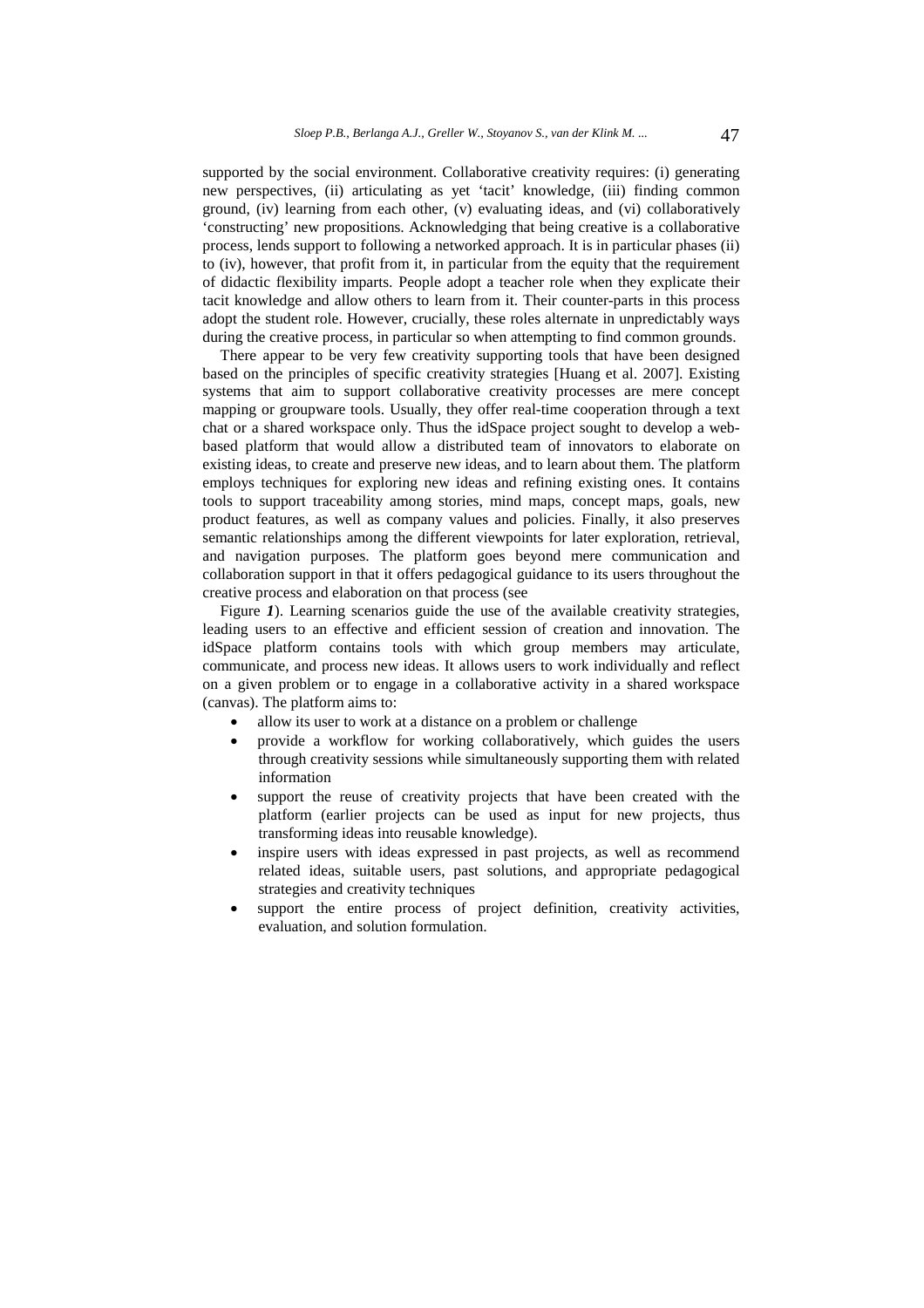

*Figure 1: Screenshot of the ideation process at the idSpace platform* 

A typical task workflow in a collaborative scenario with the idSpace platform is shown in Figure 2 [Dols 2010]. It shows the main activities as well as the main actors (the circles). A circle containing an 'M', stands for the moderator, while a circle containing a 'G' stands for a group member. The idSpace platform emphasises the role of the moderator, who should i) choose a creativity technique from the available template list, ii) compose groups and subgroups for the various tasks at hand, iii) add a problem statement to the project that will help the project to get a clear focus and iv) monitor the whole process and intervene if needed.



*Figure 2: A typical task workflow in a collaborative scenario using the idSpace platform*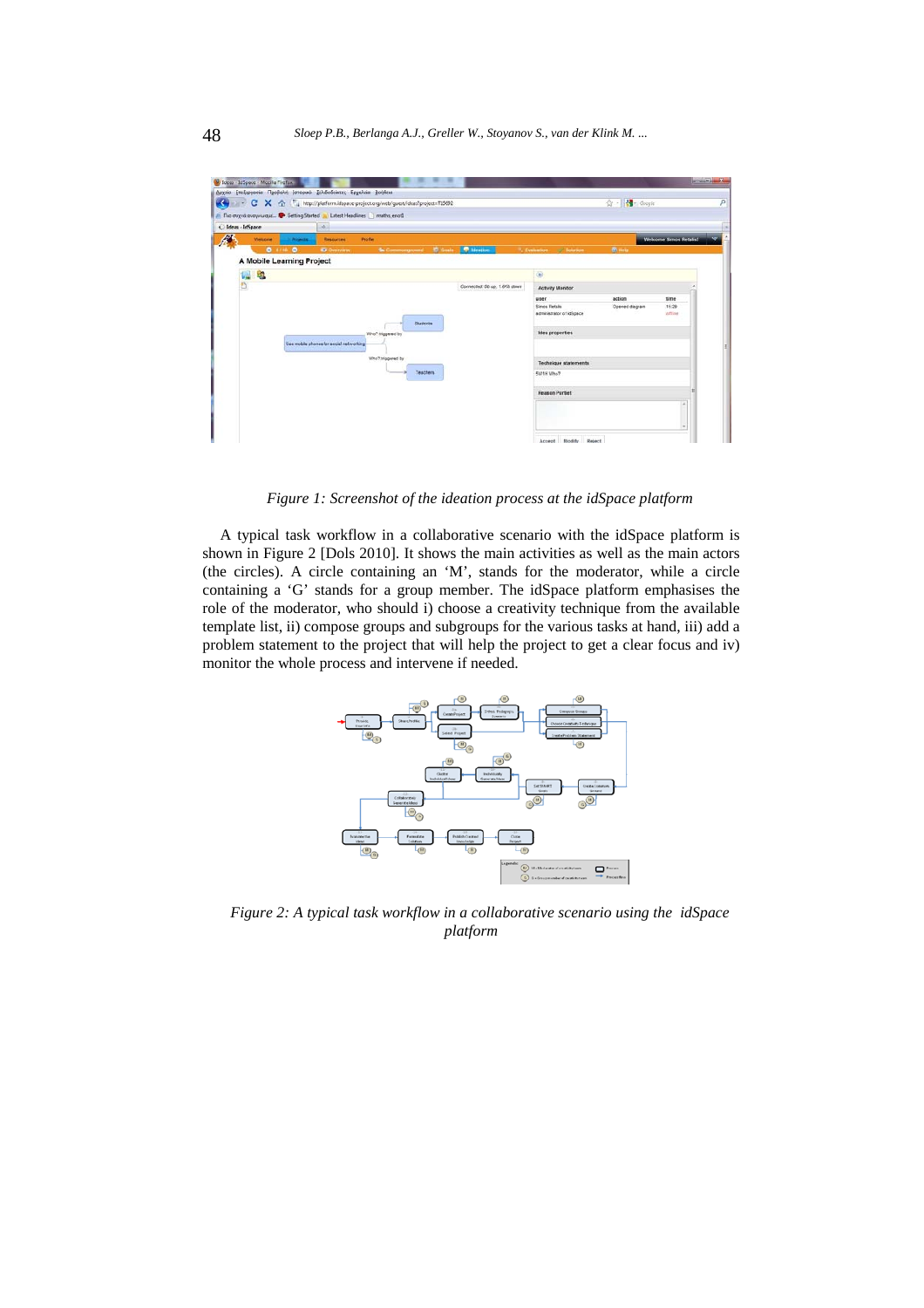#### **Evaluation**

idSpace was systematically evaluated [Hagemann 2010]. The evaluation focused on the identification of shortcomings in the system design that could hinder the users in the creativity process, and on the identification of problems related to the specific skills and expectations of the users. The main evaluation goals were:

- to evaluate the effectiveness of the idSpace system as a tool for supporting actively and in a context-aware manner the creation of new ideas
- to evaluate the effectiveness of the idSpace system as a tool for representation, storage, and management of ideas.

A mixed evaluation approach was followed with the participation of four usability experts and representatives of the end-user community. End-users of idSpace are designers of innovative products, who collaborate in teams at distributed work setting in private and public organizations and companies of different sizes. The set of evaluation criteria adopted was based on i) a list of the main Nielsen's general heuristics, i.e., effectiveness, efficiency, learnability and user satisfaction [Nielsen 1994], and ii) specific heuristics for Computer Supported Collaborative Creativity, such as supporting the visualization of rich material; the malleability of shared material and stimulation of variations; support of convergence within evolutionary documentation; smooth transitions between different modes of creative collaboration; integration of communication with work on shared material [Herrmann 2009]; [Warr 2007]. The following tools were used for data collection:

- Observer notes observations made by the observers during the user trials
- System loggings savings of the ideation results
- Post-Test Questionnaires composed of rating scales and open questions to obtain user opinion
- Usability expert reports.

Five case studies were set up, jointly covering a variety of subjects:

- 1. A group of 3-5 software engineers (project management and engineering level) collaborated using idSpace in order to decide upon an idea for a project proposal as a reaction to invitation to tender.
- 2. Two software engineers, one technical manager, and a general manager used idSpace platform to do structured collaborative problem solving about how to increase sales through diversification of the products.
- 3. Two chief technical managers, one programmer and the general manager carried out a structured brainstorm to find new features for their tool.
- 4. Three engineers and one manager utilized idSpace for making a proposal on how to increase the impact of an international conference.
- 5. Four researches collaborated via idSpace to generate ideas for mobile applications for learning.

Each evaluation session lasted about 4-5 hours, and consisted of a briefing on the idSpace environment and the evaluation case study, a user testing, data collection and a debriefing. For the prototype that the idSpace platform was in its then current state, it suffered from various loose ends, bugs and inconsistencies. Before the end of the project, however, and in no small part thanks to the evaluation, most of these could be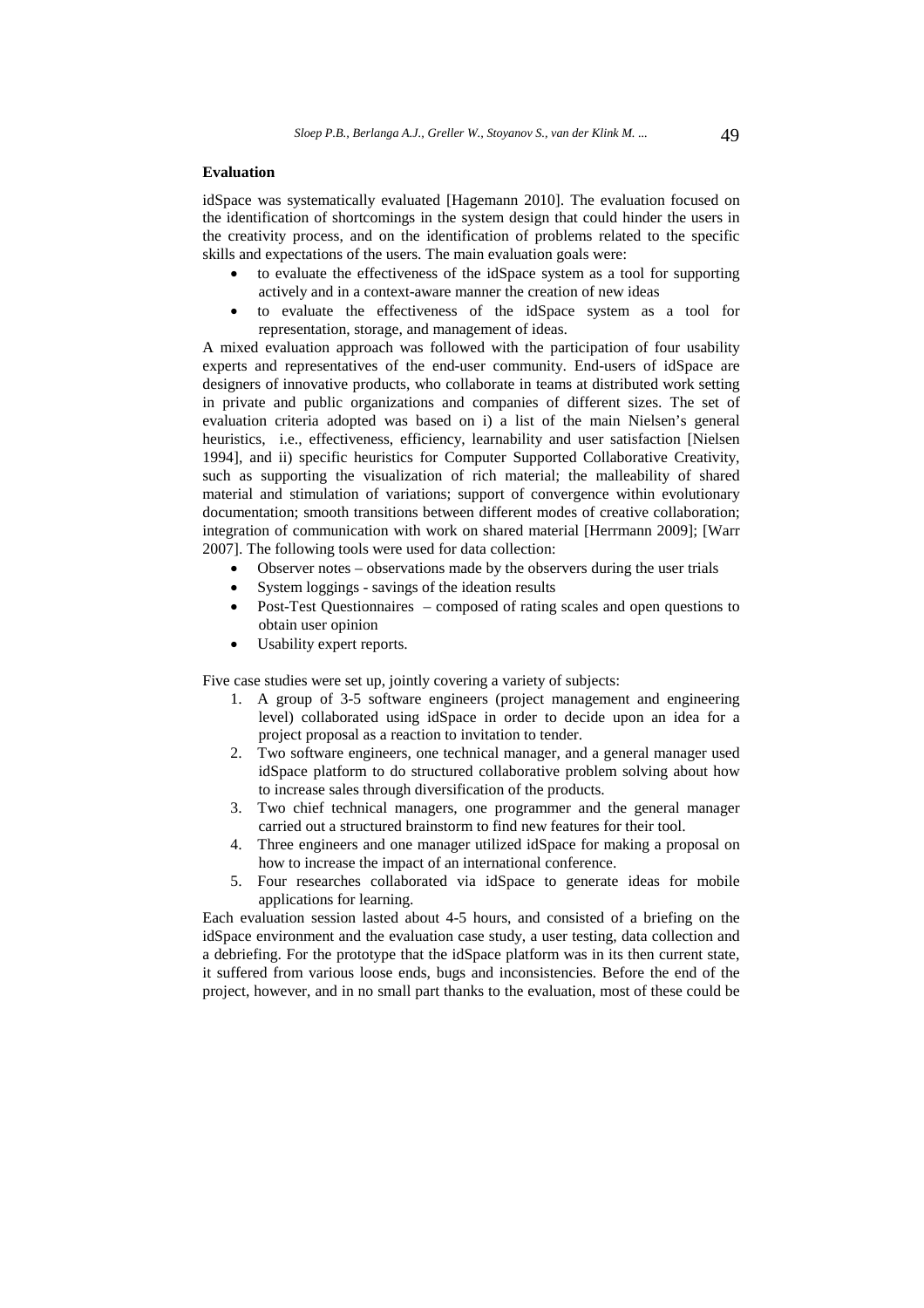remedied for the final release. In spite of the defects, all participants commented positively on the philosophy underlying idSpace.

### **3 LTfLL: Language Technologies for Lifelong Learning**

The LTfLL project developed a set of loosely coupled, innovative tools with the intention to improve the understanding and analysis of learners' textual artefacts, narratives and conversations. The tools all use language technologies in some form or other. They were built around specific pedagogic problem statements, that are all related to contemporary approaches in technology-enhanced teaching and learning [Berlanga et al. 2009]. With the inclusion of Learning Networks in the form of people and content linked with these people, LTfLL capitalises on social media and the networks associated with them for their capacity to foster learning.

The design of the LTfLL tools has been guided by a scenario-based design methodology that includes the use of pedagogically sound scenarios. The scenarios were meant to build on theoretical underpinnings and to steer design requirements of the proposed service [Hensgens et al. 2008]. The tools were shown to have a positive impact on reflective student practice in that they allowed learners on-demand feedback during narrative or dialogistic learning processes, even without any tutor involvement. Feedback from LTfLL is of an advisory nature; it aims to support independent learners in their respective tasks and to allow suitable interventions. The tools cover three specific areas of application.

(1) *Positioning of the leaner*: The automated analysis by the positioning tools of concepts missed or covered not only helps learners to reflect on the domain coverage of their written texts, but also to compare their reflections on the texts with those of their peers. Combining this analysis with the resource discovery tools (see item 3), learners could directly be referred to potentially valuable learning objects.

(2) *Dialogue analysis*: LTfLL developed a specific tool for analysing the polyphonic (with multiple participants) discourse in collaborative, online conversations in chats and forums. The tool observes parallel but intertwined discussion threads and focuses on the implicit 'voices' that are inherent in the utterances. It returns feedback at three levels, all regarding concept coverage and user interactions: at the level of the entire discussion, at the level of each individual participant, and for each single utterance. Through this top-down analysis, every user's needs are catered for.

(3) *Resource discovery*: LTfLL's social resource discovery service crawls and harvests a user's social network for relevant learning resources. It relates resources and actors to each other and to a selected domain ontology, thus creating semantic relationships between them. To achieve this, a method for iterative ontology enrichment from social media sources was developed. It allows enriching an existing (formal) domain ontology with the additional concepts and lexicalisations that are used by a community of practice represented through social media (i.e., bookmarks, videos, slides). As a result, the service allows learners to acquire an overview of the domain (see Figure 3).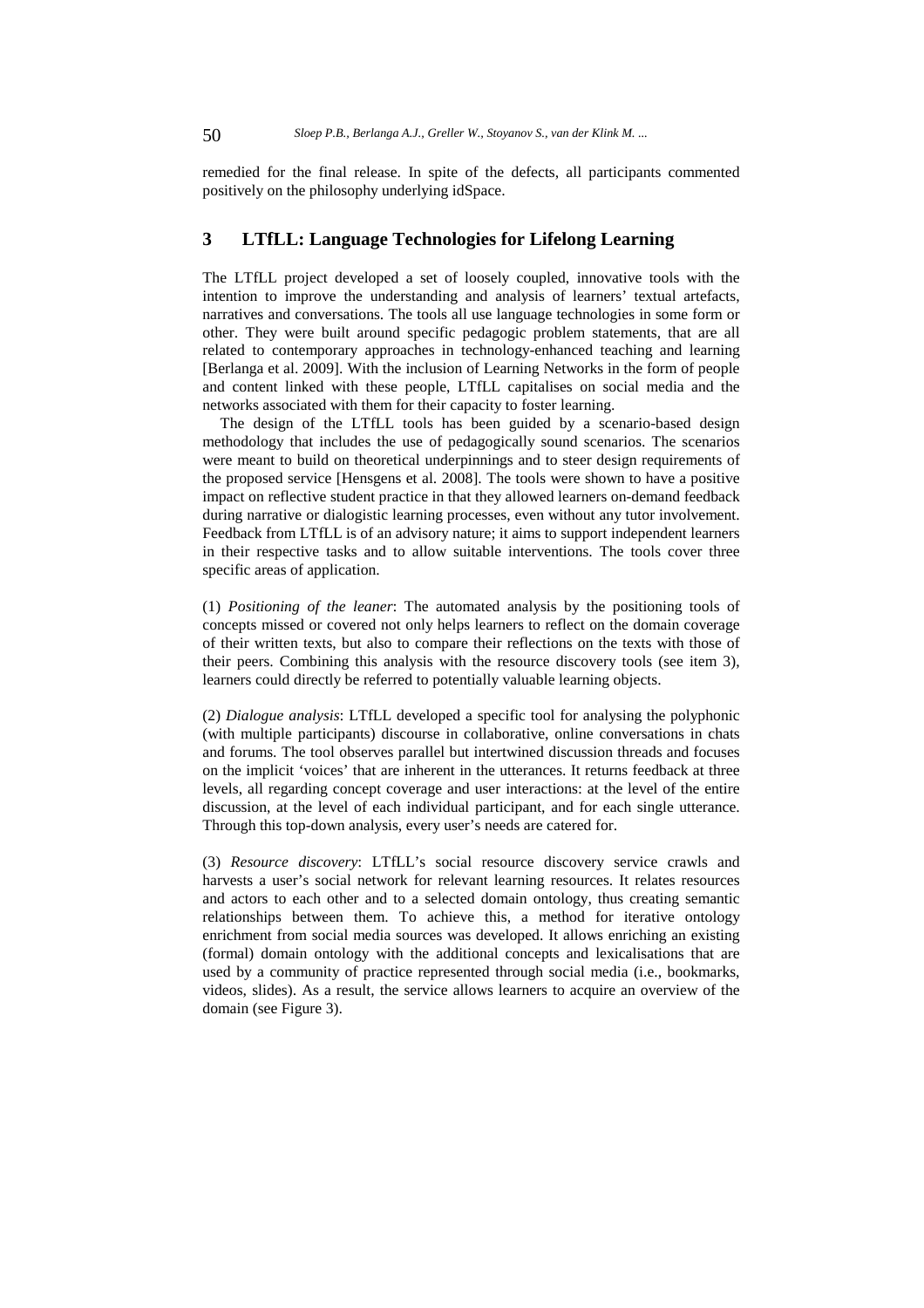

*Figure 3: LTfLL: The resource discovery tools* 

Table 1 provides a summary of the LTfLL tools. Their type is also shown as: P=Positioning; D=Dialogue discovery and R=Resource Discovery.

#### **Evaluation**

LTfLL helps learners and institutions unlock their abilities to access and master content and to position themselves in a topic domain. Through validations, the tools have been shown to lower the cognitive load, to raise the quality of educational production through live feedback, and last but not least, to increase motivation for self-directed learning. 531 participants (316 learners) took part in the validation pilots, which used LTfLL tools based on five different languages. The average timespan of the pilots was three weeks and involved learners, tutors, teaching managers, the LTfLL team and Technology-Enhanced Learning experts. Results demonstrated the areas of strength and weakness of each tool, highlighted their selling points and barriers to adoption for the exploitation strategy, as well as suggested possible further contexts of use. All tools addressed burning issues for organizations, but further improvements to accuracy from a user viewpoint are required.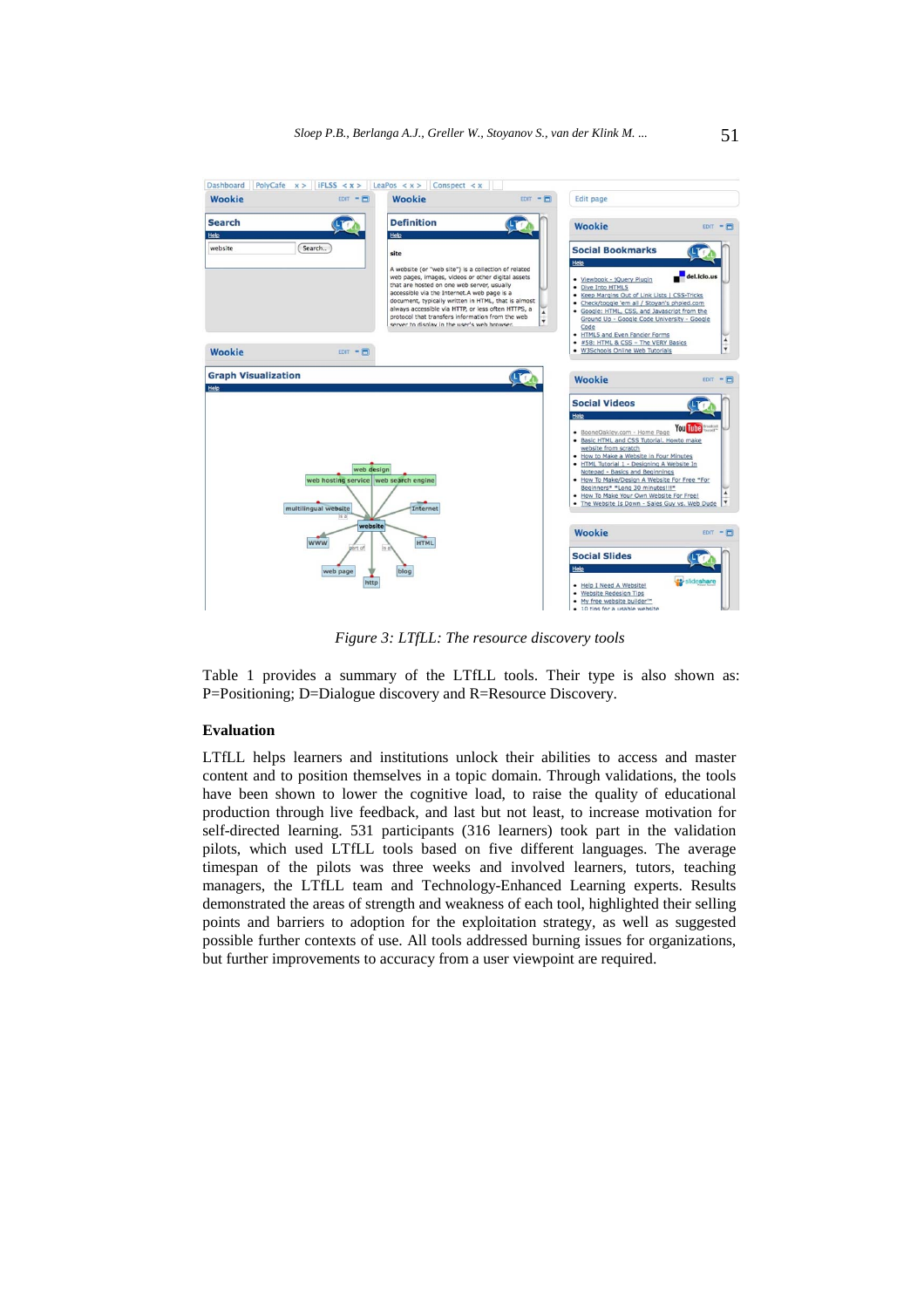| Name                                                             | <b>Description</b>                                                                                                                                                                                                                                                                                                                                                                                                                                                                                                                                                                                                                                                                                                                                                                                                                                                         | <b>Type</b>  |
|------------------------------------------------------------------|----------------------------------------------------------------------------------------------------------------------------------------------------------------------------------------------------------------------------------------------------------------------------------------------------------------------------------------------------------------------------------------------------------------------------------------------------------------------------------------------------------------------------------------------------------------------------------------------------------------------------------------------------------------------------------------------------------------------------------------------------------------------------------------------------------------------------------------------------------------------------|--------------|
| <b>LeaPos</b>                                                    | LeaPos allows tutors and learner candidates to establish a specific<br>definition of required training units and corresponding learning<br>methods. Learners can evaluate their own positions and identify<br>their strengths and weaknesses. The provision of detailed and<br>optimised hints for the learning path provides many benefits<br>(learner saves time, learners and tutors will be more satisfied and<br>motivated).                                                                                                                                                                                                                                                                                                                                                                                                                                          | $\mathbf{P}$ |
| <b>Conspect</b><br>[Berlanga et al.<br>2010b]                    | CONSPECT provides a means by which a learner's conceptual<br>development can be monitored and feedback opportunities can be<br>promptly and effectively provided. It monitors conceptual coverage<br>of topics based on an automated analysis of textual evidence<br>presented by learners, in comparison with others or over time, to<br>identify shortcomings, or misconceptions. It uses textual products<br>from individuals and groups of learners, such as essays or blogs, to<br>establish a visual representation (e.g., concept maps) of how<br>learners relate concepts to one another. Learners are able to<br>compare their own model with an emerging group reference model<br>in order to identify differences, or to get feedback on where to seek<br>advice from their tutor.                                                                              | P            |
| <b>PolyCAFe</b><br>[Trausan-Matu<br>2010]                        | The PolyCAFe tool aims at offering the learners and teachers real-<br>time feedback, support and recommendation regarding their<br>activity in a web discussion (chat, forums). It also provides<br>improved visualization of the discussion and implicit link detection<br>between utterances in order to assess collaboration - one of its<br>objectives being to stimulate the collaboration of users in web<br>conversations.                                                                                                                                                                                                                                                                                                                                                                                                                                          | D            |
| <b>PenSum</b><br>[Dessus et]<br>al.,<br>20111                    | PenSum supports learners in the automatic assessment of their<br>essays (summaries, syntheses) in order to let teachers focus on<br>higher-level activities (e.g. individual learner guidance or course<br>design). It analyses how well learners understand course texts as<br>shown by their textual productions; it provides frequent just-in-<br>time feedback on the on-going writing activities, giving indications<br>of the relevance of written sentences, inter-sentence coherence of<br>the synthesis, résumé of each course sentence.                                                                                                                                                                                                                                                                                                                          | D            |
| Learning<br><b>Support System</b><br>[Westerhout et<br>al. 20101 | Learning Support System, LSS for short, offers various browsing<br>and searching functionalities: a simple text search returns<br>documents with a varying degree of relevance; Semantic search<br>makes the results more relevant, by using different wordings of a<br>concept and exploiting implicit semantic relations in the text; and<br>ontology browsing that helps the teacher to organize taxonomically<br>his/her curriculum.<br>The searching results are annotated automatically, and learners or<br>teachers could compile manually a curriculum, a glossary and a test<br>for the learners that will take into account the learner's profile (as a<br>group and individually). Communication is facilitated through the<br>use of social networks and new communities of learners can be<br>established through the recommendations provided by the system. | R            |

*Table 1: LTfLL: Description of the tools*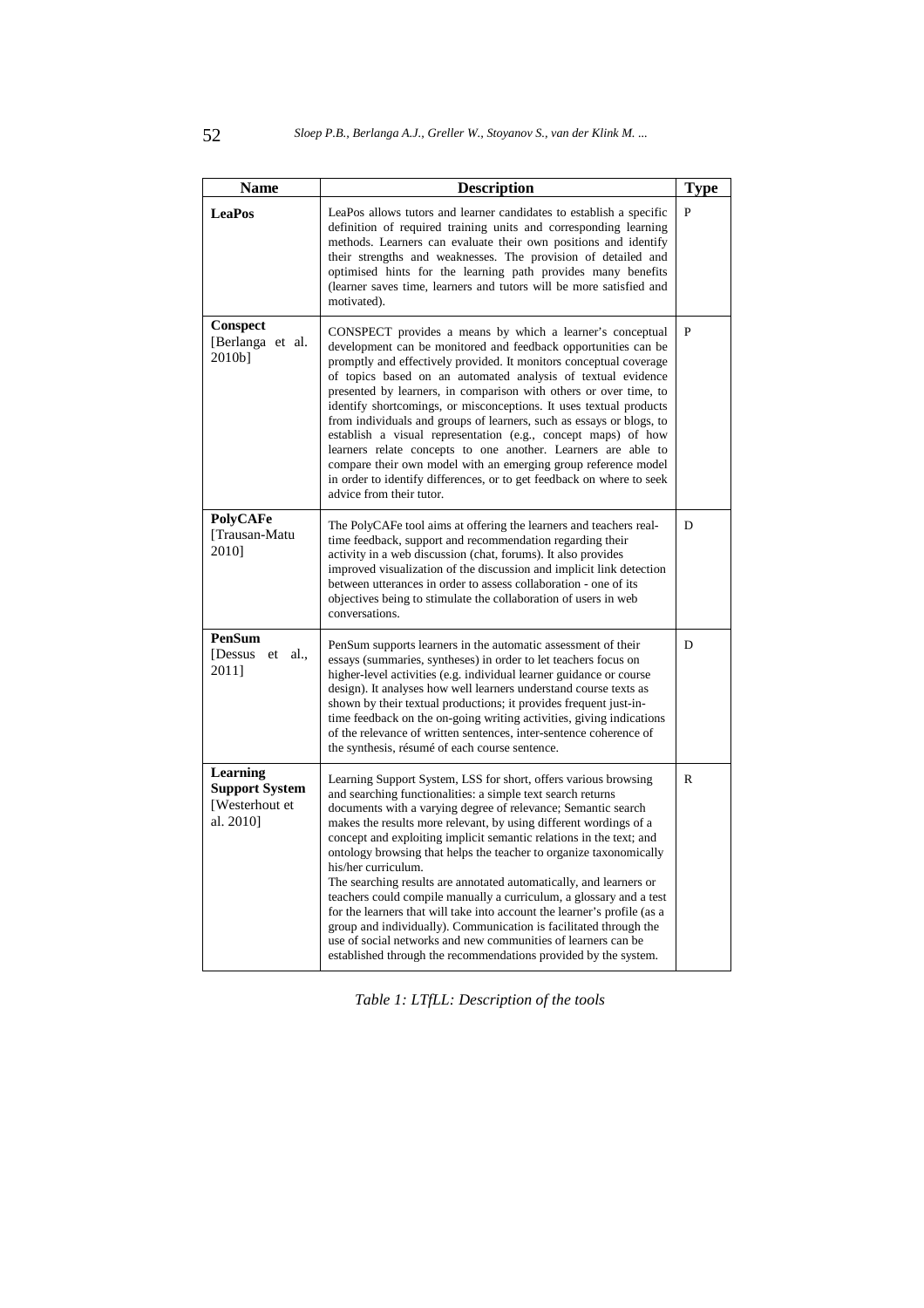Part of the evaluation was an investigation of the capability of combinations of the tools to support more complex learning workflows. For example, CONSPECT (see Table 1) identifies concepts that are shared and unshared among learners. The results of this identification can be used to structure a discussion using PolyCAFe. In informal, professional learning settings this may take the form of a negotiation process between peers whereas in traditional, formal learning settings it may be a deliberate decision of the teacher. Thus a teacher may create teams to evoke a *cognitive conflict* [Dillenbourg 1996]; [Dillenbourg 2002] by selecting as team members students who use similar concepts.

In order to explore these kinds of workflows, compounded tasks were designed by means of user scenarios and flow charts. The user scenarios were created based on an initial list of activities, an example scenario and a flow chart. For instance, in the case of the example just given, the following initial list of activities was described:

- Create common ground for multi-disciplinary project teams
- Support specialisation in homogeneous groups
- Project group composition and teambuilding
- Assess knowledge level of discourse for future re-use
- Support collaborative writing
- Analyse tagging to infer knowledge levels.

In the case of the 'create common ground for multi-disciplinary project teams' activity, which addresses the issue of creating common ground for project teams [Alpay et al. 1998]; [Beers et al. 2005], the following problem scenario was used:

*In current business practice multi-disciplinary project teams are installed to manage complex problems. The strength of the contributions from different members gets lost if the team lacks common ground to enable successful communication. Students shave to acquire soft skills to collaborate in (multi-disciplinary) teams. The educational institutions train these competences with project based tasks.* The possible contexts in formal learning are Problem or Project-Based Learning, virtual business learning, soft skills training. In informal learning contexts, clearly, finding common ground matter no less. It is, for example, an early phase in the idSpace workflow (*cf*. section 2.1). The solution scenario proposed is that students use PenSum to write a synthesis based on the papers allocated to them. The resulting texts are then transferred into CONSPECT to visualize individual and group maps. These results, and especially the group model, will be discussed using PolyCAFe. The final goal is to create a common ground of the topic.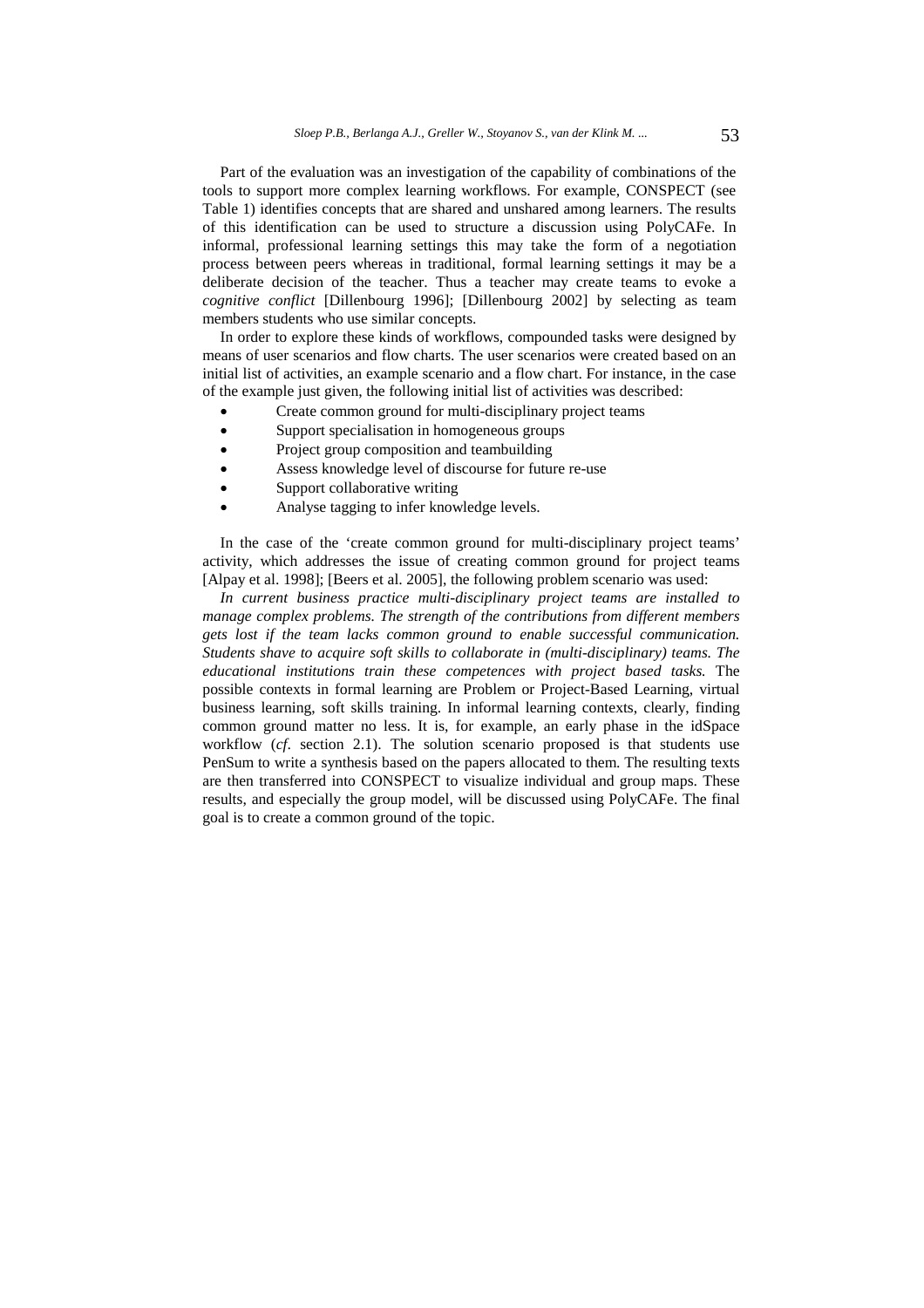

*Figure 4: LTfLL – Example of a flowchart user scenario* 

Stakeholders welcomed this kind of approach when asked during the formative validation. Several other combinations have been suggested and documented; see [Armitt et al. 2011] for details.

### **4 Handover: A Novel Patient Handover Processes in Europe**

The main objective of the Handover project is to optimise continued clinical patient care. More specifically, Handover means continuity of care either at a patient's referral to hospital by a primary care specialist or at a patient's discharge from the hospital. It does so by (i) identifying the barriers and facilitators to effective handover processes, (ii) creating safe and effective practices for such processes, (iii) creating generic tools and training related to handovers. To support effective handover processes, the project developed intervention-training packages. These interventions were at first meant to consist of e-learning modules. The modules then should (a) offer new knowledge and tools about handover; (b) share this knowledge and tools with a wider audience of key users; (c) and provide opportunities for training customization. Later, but still in accordance with these requirements, the idea of Learning Networks was adopted. Thus, the Handover toolbox (see Figure 5) is a learning environment that provides logistic, didactic and social affordances for supporting networked learning on handover.

The Handover toolbox offers tools and supportive information about the following topics: design of training, skills, knowledge, attitude, protocols, and checklists, empowerment of patient, external and organisational factors, methods of training, evaluation of training and use and dissemination of toolbox. For each topic there is a small community of practice, called *group*. A member of the Handover toolbox can join more than one group. Members of the Handover toolbox not only can find information and tools they need for designing effective training in handover (a formal approach to learning), but they are also able to share and discuss information with peers, search for and find expertise on particular topic, rate and annotate tools and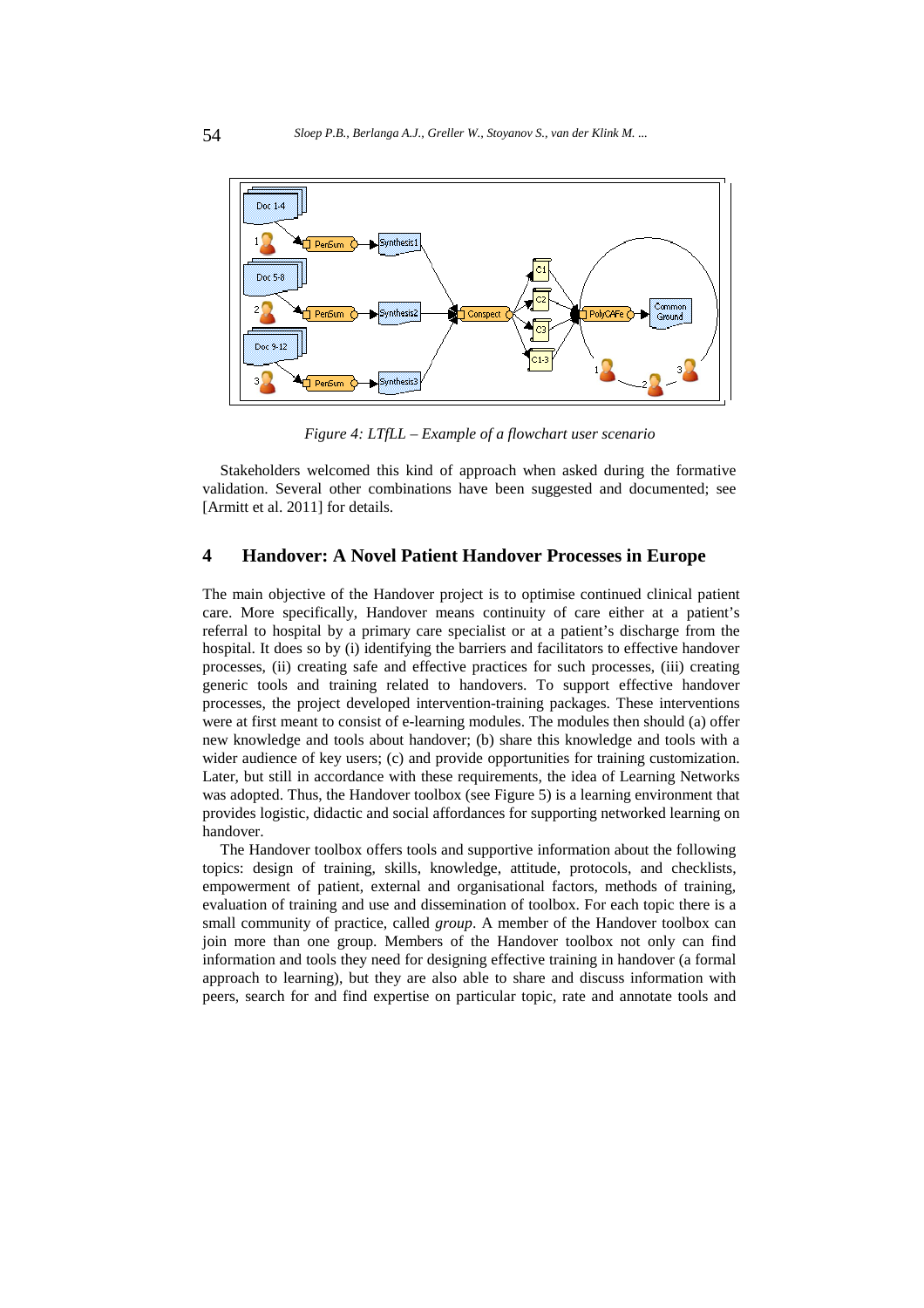information, and create an own group if they need to do so (an informal learning approach). In addition, the Handover toolbox allows co-creation; that is, members not only can find and share tools and information that are already available, but they may also adapt existing tools to better fit conditions of the training or even create original tools. For example, rather than using a standardised protocol, the members of a group can create a new handover protocol.

# ndover toolbox



*Figure 5: A view of the Handover Toolbox*

As indicated, the design of the Handover toolbox was inspired by the idea of a Learning Network. The design approach used comprised design methods such as literature review and search for best practices in handover, interviews with training specialists in health care, definition of personas, group concept mapping, plus, minus, interesting evaluation method, software walkthrough, and a questionnaire.

#### **Design and analysis approach**

The project started with a review of research on and best practice of handover training. To identify emerging topics and thinking patterns in the literature about educational aspects of handover, cognitive mapping [Eden 2003] was applied. Cognitive mapping is a qualitative data analysis technique that imposes unified rules of coding (the ideas and their relationships are presented as a causal network of arguments built in a hierarchical manner) but it also allows quantitative analyses such as cluster analysis, domain analysis, and measuring centrality. 36 interviews with training specialists in health care were conducted. A combination of grounded theory and content analysis, supported by (open-source) software for qualitative data analysis (Wef QDA) was used for the data analysis. The data from the interviews were used to construct three personas.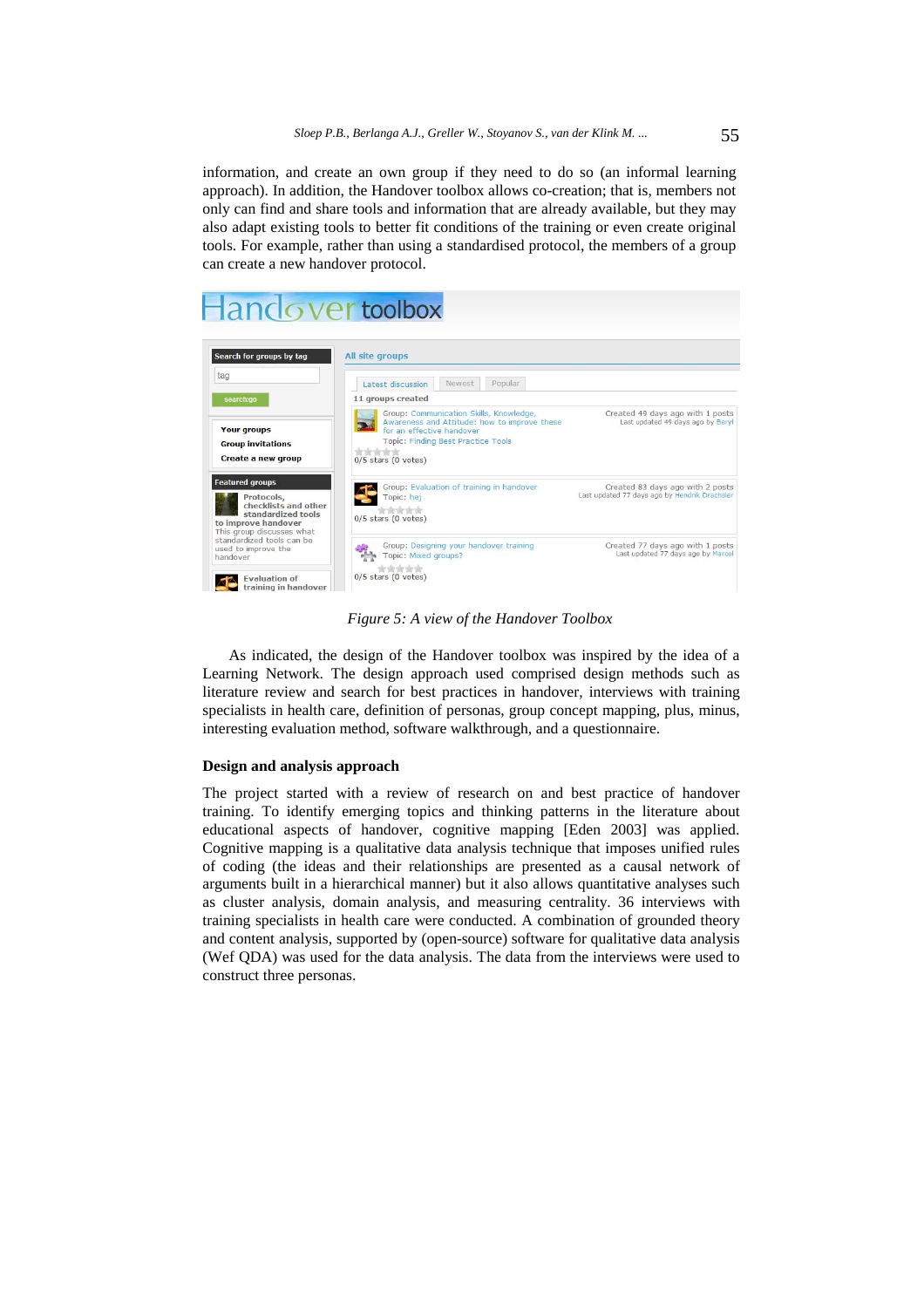Writing *Persona* is a technique that helps designers to understand who to design for [Cooper 2004]; [Cooper 2007]. Personas are richly presented, highly detailed descriptions of the typical user of a product. A Persona is a synthesis of elements drawn from several users who share common job roles, demographics, and user need characteristics. The Handover project composed three personas: Maria for Spain, Janusz for Poland and Dirk for the Netherlands. The Handover toolbox was designed with these three concrete personas in mind, not the much less specific category 'users'.



*Figure 6: Results of the Group Concept Mapping*

Group Concept Mapping was used for further analysis. It applies a structured approach to facilitate groups of stakeholders to identify and arrive at a consensus about a particular issue [Stoyanov 2010]; [Trochim 1989]. This analysis, which applies multidimensional scaling and cluster analysis, depicts, in the form of thematic groups, the common understanding of the participants of how data can be structured. A Group Concept Mapping approach was used to define the characteristics of effective training in handover. From the literature review and interviews 105 statements were extracted that referred to different aspects of handover training. 36 experts from within and outside the project consortium were invited first to sort these statements into groups according to their similarity and subsequently to rate them on importance and feasibility. First, the analysis (see Figure 6) identified the thematic groups of the handover toolbox; second, the statements in the clusters Content and Training Methods prompted ideas for different handover training set-ups; third, a clear distinction was made between the world of formal training and other handover interventions (e.g. changing attitudes and organisational culture); and fourth and final, the analysis suggested that formal training would have a limited impact on handover practice unless support for workplace learning is provided.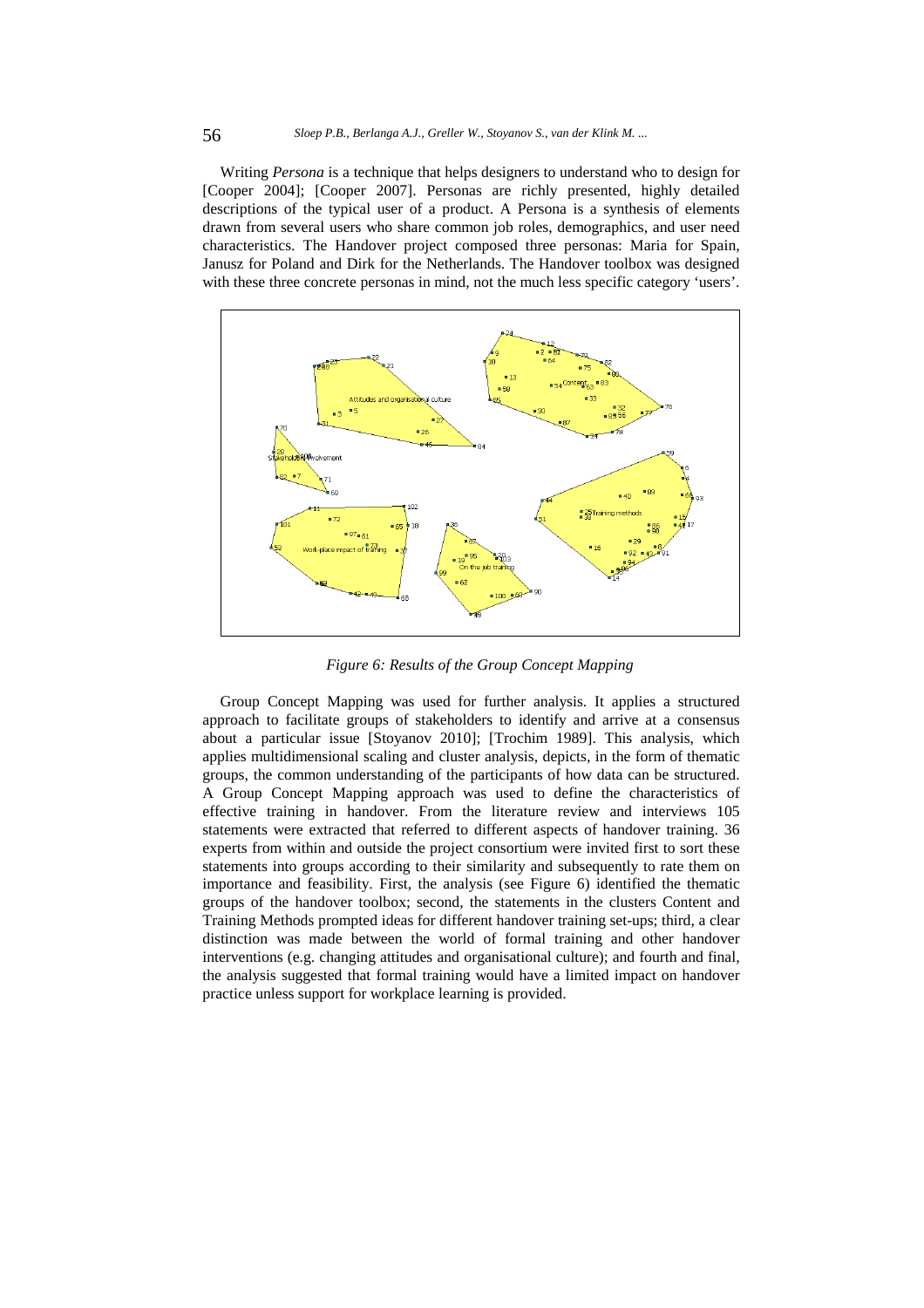#### **Evaluation**

As a matter of principle, the software engineering cycle of the Handover toolbox was not evaluated separately. The evaluation activities, rather, cut across the various stages of conceptual design, functional design, development and implementation. For example, to evaluate the conceptual design of the Handover toolbox, data were collected and analyzed in the ways described in the previous section (review of the best practices, interviews with training specialists; writing personas and group concept mapping), using such evaluation methods as (a) Plus, Minus, Interesting [De Bono, 1990], (b) software walkthrough with think-aloud and interview [Kuniavsky 2003], and (c) a questionnaire.

The purpose of the Plus, Minus, Interesting exercise was to facilitate, in a simple and quick way, high-profile experts to generate information about the Handover Toolbox, to analyse this information and to use it to improve the next version of the tool. The PMI data collection was conducted over two separate sessions, one with experts internal to the Handover project (project partners) and another with invited experts. 62 experts participated in the Plus, Minus, Interesting exercise. Of them, 22 represented the Handover project's partners institutions (internal experts) and 40 were invited (external) experts. The data analysis applies card-sorting method supported by the websort software <websort.net>. The cluster analysis through websort identified five clusters of issues that needed to be resolved: Purpose, Content, Target Group, Usability and Technology Platform.

The purpose of the walkthrough-with-think-aloud-and-interview evaluation round of the Handover Toolbox, was to collect information from healthcare training experts and medical professionals about what works and what does not work for them while they are using the software. The procedure required the participant to try out three realistic tasks with the Handover Toolbox. While performing the tasks, the participants are asked to 'think out loud' about their experience with the Toolbox and to answer some questions. At the end of the evaluation session, the participants filled in a short questionnaire. The results from the walkthrough-with-think-aloud-andinterview evaluation clearly indicated that the participants felt comfortable with performing different tasks in the Handover toolbox. Although some interface issues still need to be addressed, the healthcare experts and medical professionals found the Handover Toolbox useful for getting information and sharing experiences. In addition, they indicated the Toolbox saves time and requires less effort.

#### **5 Discussion and conclusions**

As indicated, thinking about professional development in terms of networked learning - in terms of collaborating and connecting online through social media, existing and purpose built - amounts to taking a non-conventional perspective on learning. Even though conventional, formal learning may profit from the tools used for a networked learning approach – this much must have become clear in our discussion - all projects particularly highlight the benefits of such an approach for informal learning. All projects vividly illustrate the benefits and viability of honouring the demands for flexibility discussed in the introduction.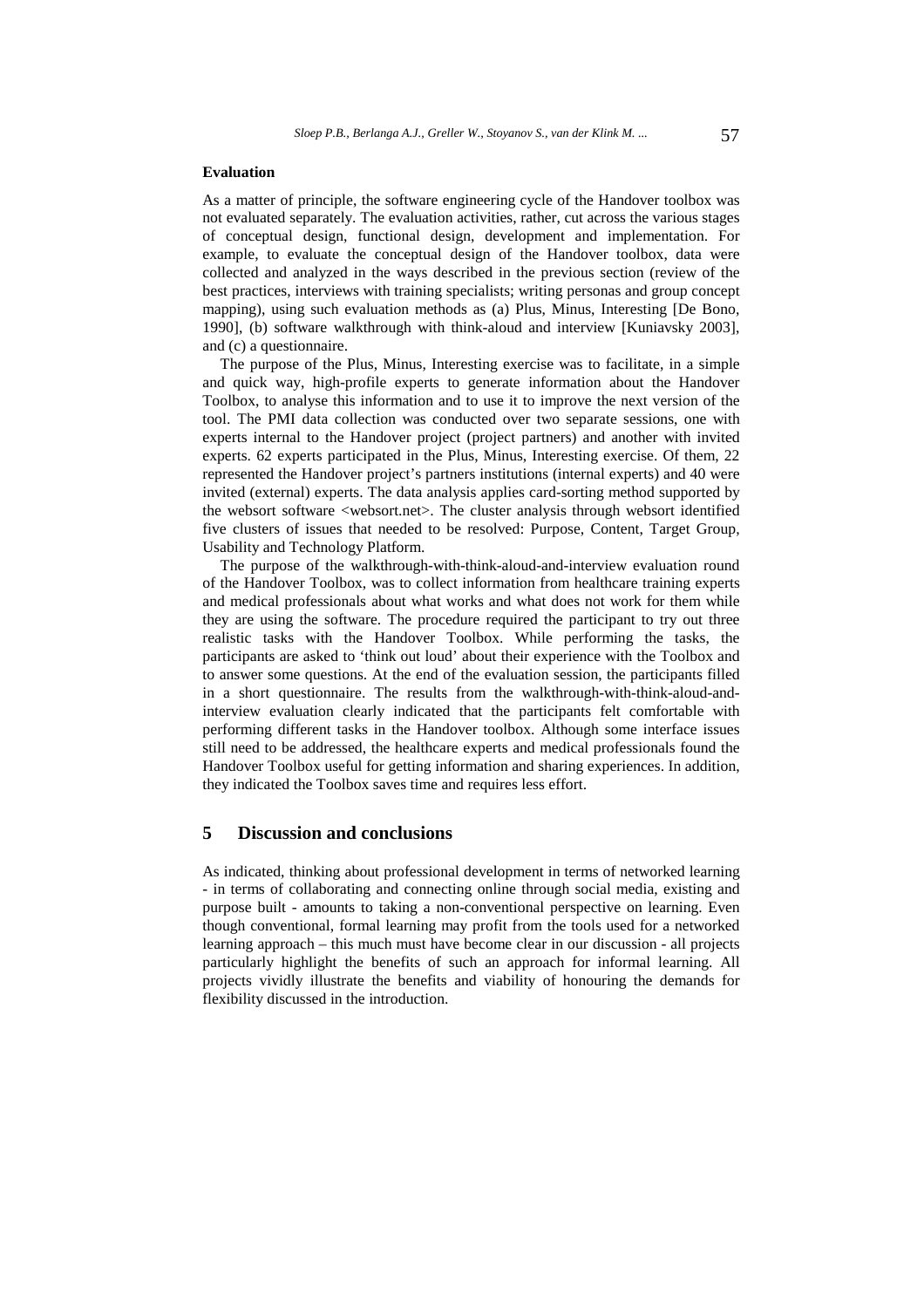Thus all three projects profit immensely from the logistic flexibility that a networked approach affords. It allows people to learn from each other and share knowledge when and where it suits them best, be it with the intent to innovate, merely to learn on their own with social support from others, or to improve professional (handover) processes. Content flexibility is crucial to all three.

The networked approach, at least in principle, also allows for the delivery of customised content, through artefacts or people. This kind content flexibility is crucial to two out of the three projects, LTfLL being the exception. Since this project is mainly tool oriented, it is agnostic to it, although its tools are highly instrumental in providing content flexibility. In idSpace, on the other hand, the stock of past projects that the platform has stored, are an obvious content resource, but so are the people as knowledge carriers. In its present form, idSpace was not set up to take full advantage of content flexibility in the form of people, as the project simply took the existence of a (distributed) team of innovators for granted. However, team formation precedes this phase and it is here that content flexibility in the form of people bears fruit. Not all teams are created equal. Heterogeneity, for example, is strong predictor of innovativeness. A networked approach allows a team manager (moderator in idSpace aspeak) easily to recruit thus far weakly-linked individuals, on a temporary or a longer-lasting basis, who because of their profile should be able substantially to contribute to an existing team's performance [Sie 2011]. So being flexible at the team formation phase pays off. Handover, finally, is similar to idSpace in that it creates a close-knit community that will provide mutual support. Training materials by their mere availability, of course, provide content. Flexibility is incorporated in their design, which can subsequently be enhanced by allowing for user modifications.

Didactic flexibility is arguably the most important form of flexibility. It is guaranteed by the very adoption of a networked learning perspective, by emphasising the social dimension of knowledge sharing and creation. This kind of flexibility is paramount in the idSpace project, one of the main underlying assumptions of the LTfLL project, and a key driving force behind the kind of change that the Handover project seeks to bring about. Clearly, the overall design of the Learning Network ultimate determines its quality as an environment for professional development. If the network design leaves to be desired, any potential for knowledge sharing and creation that is hidden in the participants will not come to fruition. The tools discussed, however, all represent attempts, each in its own way, to optimise the design.

As already suggested, the projects discussed are to some extent a mere haphazard sample of projects in which the notion of networked learning is elaborated, researched and validated. Their takes on networked learning are 'tooling for learning', 'tooling for innovation' as in idSpace and 'tooling with language technologies' as in LTfLL, as well as experiences with an integrated environment for networked learning (the Handover toolbox). Opportunities for further elaboration of tools as well as a critical examination of its instantiations abound. Systems for the recommendation of content and peers, for creating, rating, annotating, and tagging of content, for rating activities of peers are needed beyond the simple form in which they were introduced in the Handover Toolbox [Sloep, Van der Klink, Brouns, Didderen and Van Bruggen 2011]. Research into the efficiency and above all effectiveness of learning in networked environments is needed, in particular into the role reflection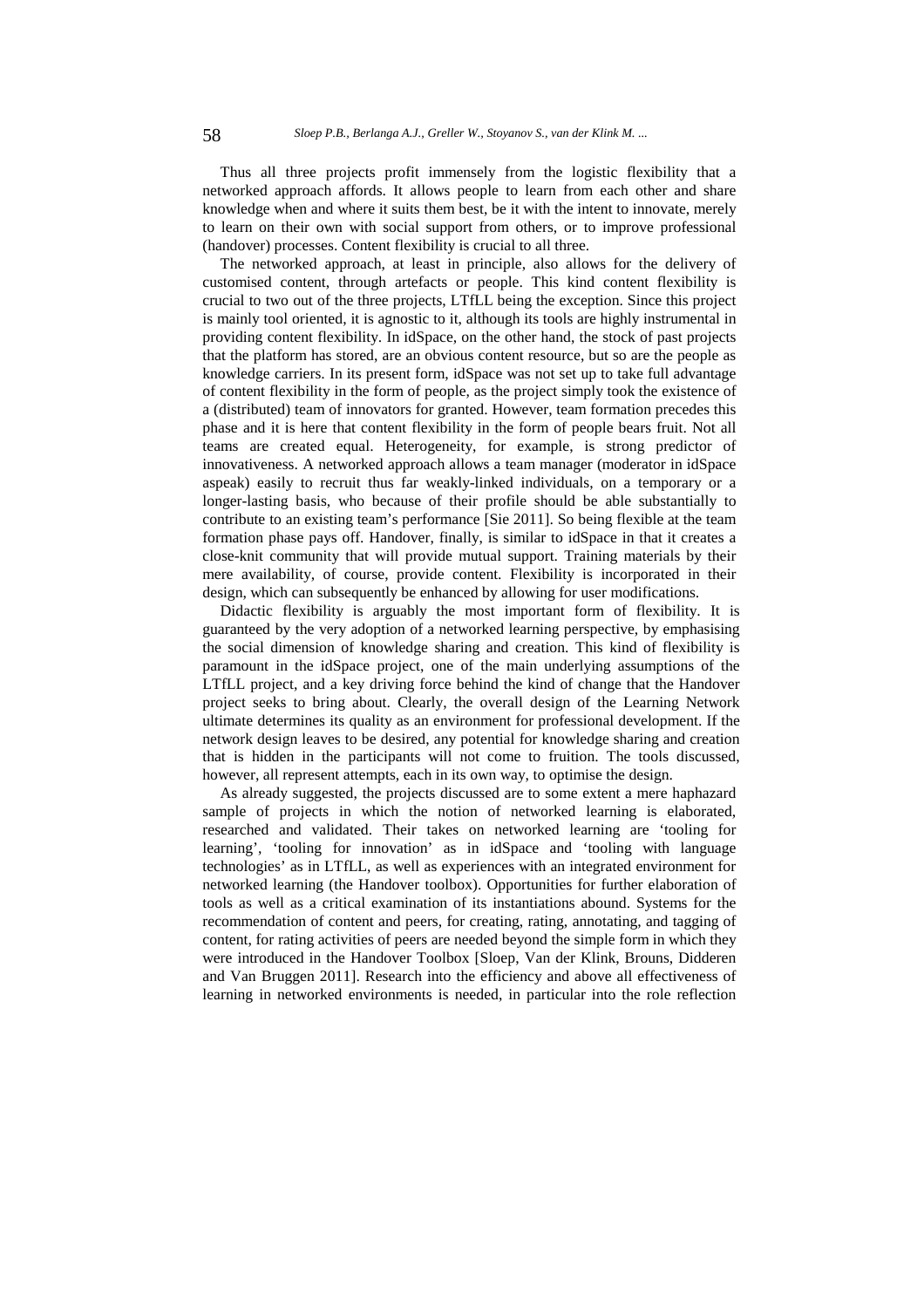plays. And finally, research into the information exchange between specific networked learning environments and the Internet at large is needed: how can specific environments such as the Handover toolbox profit from their incorporation in the Internet, or, put differently, how do online learner identities built up in the Internet at large carry over to project-specific Learning Networks [Berlanga and Sloep 2011]?

Finally, we began our story by pointing out that the kinds of flexibility needed for professional learning and exhibited by the projects discussed, are alien to traditional, school-based forms of learning. Let us hasten to add that this is not a matter of logical incompatibility. The ideas behind networked learning and the tools that are needed to implement it, may profitably be used in such environments as well. Actually, it is our conviction they should. Indeed, the sections on LTfLL and Handover in particular already point out instances of how the tools and services developed in these projects stand formal education to good stead.

#### **Acknowledgements**

The works described in this paper have been partially supported by the European Commission within the 7th Framework Programme, through the projects idSpace (2008-216199), LTfLL (2007-212578); and Handover (FP7-HEALTH-F2-2008- 223409).

### **References**

[Alpay et al. 1998] Alpay, L., A. Giboin, and R. Dieng: "Accidentology: an example of problem solving by multiple agents with multiple representations"; Learning with multiple representations, M. W. Van Someren, et al. (eds), Pergamon, Amsterdam, (1998), 152-174

[Amabile 1996] Amabile, T.M.: "Creativity in Context"; Westview Press, Boulder Colorado (1996)

[Armitt et al. 2011] Armitt, G., et al.: "D7.4 Validation 4. LTfLL-project"; http://dspace.ou.nl/handle/1820/3292 (2011)

[Beers et al. 2005] Beers, P.J., Boshuizen, H.P.A., Kirschner, P.A., Gijselaers, W.H.: "Computer support for knowledge construction in collaborative learning environments"; Computers in Human Behavior, 21 (2005), 623-643

[Berlanga et al. 2009] Berlanga, A.J., Van Rosmalen, P., Trausan-Matu, S., Monachesi, P., & Burek, G.: "The Language Technologies for Lifelong Learning Project"; Proceedings of The 9th IEEE International Conference on Advanced Learning Technologies, ICALT2009, I. Aedo., et al. (Eds), IEEE, Riga Latvia, (2009), 624-625

[Berlanga et al. 2010a] Berlanga, A.J., Rusman, E., Eshuis, J. Hermans, H., Sloep, P.B.: "Learning Networks for Lifelong Learning: An Exploratory Survey on Distance Learners' preferences"; Proceedings 7th International Conference on Networked Learning (NLC 2010), V.H. L. Dirckinck-Holmfeld, C. Jones, D. McConnell, T. Ryberg (editors), Aalborg, Denmark (2010), 44-51

[Berlanga et al. 2010b] Berlanga, A.J., Spoelstra, H., Rajagopal, K., Smithies, A., Braidman, I., & Wild, F: "Assisting Learners in Monitoring their Conceptual Development"; Proceedings of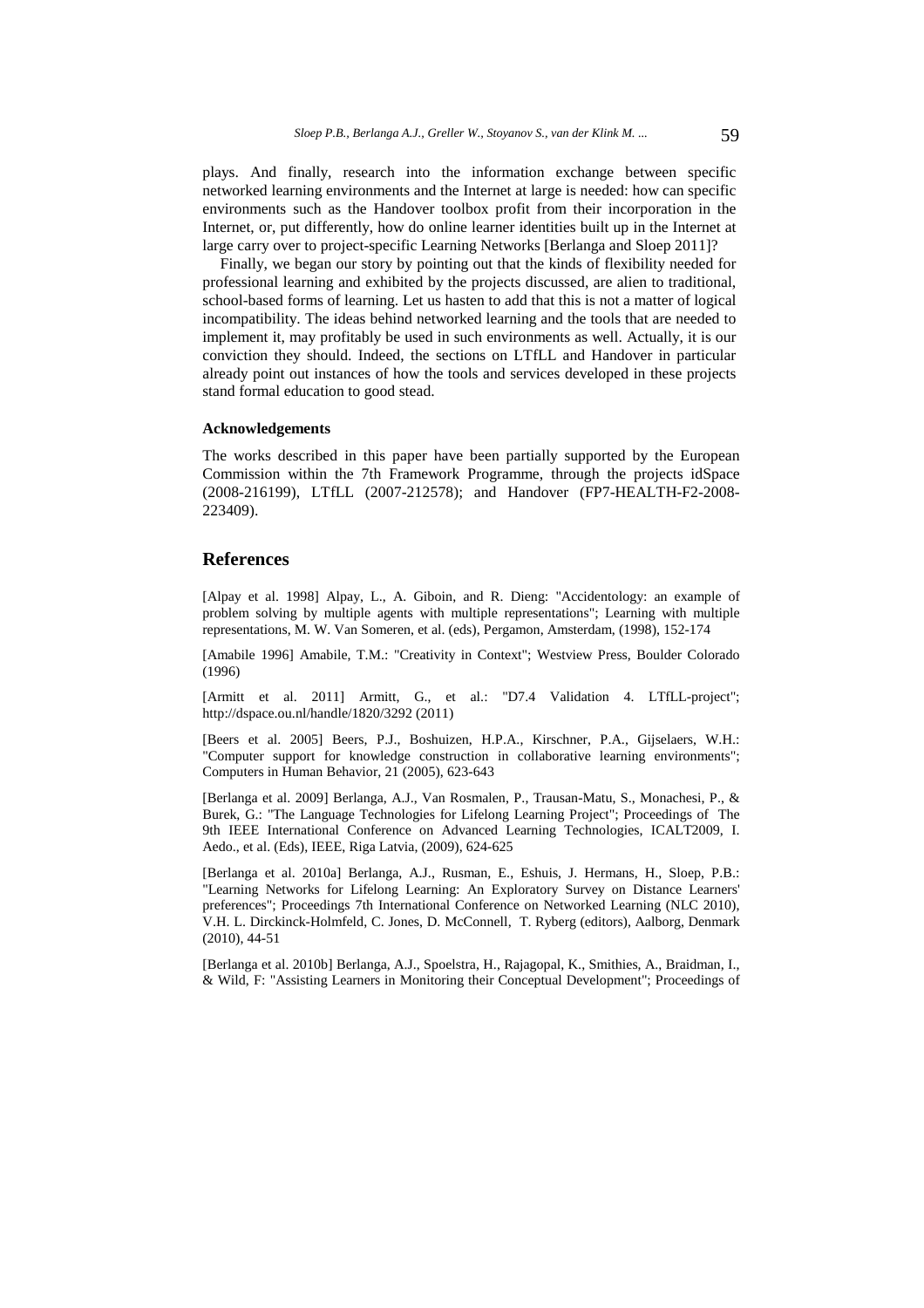the International Conference on Computer Supported Education (CSEDU 2010), J. Cordeiro, et al. (Eds), Valencia, Spain, (2010), 294-299

[Berlanga and Sloep 2011] Berlanga, A.J. and Sloep, P.B.: "Towards a Learner Digital Identity"; Proceedings of workshop on Augmenting User Models with Real World Experiences Workshop (AUM), In conjunction with UMAP 201, F. Abel, V. Dimitrova, E. Herder, & G. J. Houben (eds.), July, 15, 2011, Girona, Spain (2011);

http://www.wis.ewi.tudelft.nl/aum2011/aum-proceedings.pdf

[Berlanga et al. in press] Berlanga, A.J., Van Rosmalen, P. Boshuizen, H. P.A. & Sloep, P.B.: "Exploring Formative Feedback on Textual Assignments with the Help of Automatically Created Visual Representations"; Journal of Computer Assisted Learning

[Christakis and Fowler 2005] Christakis, N.A. and Fowler, J.: "Connected: The Surprising Power of Our Social Networks and How They Shape Our Lives"; New York: Little, Brown, Company, New York (2009)

[Cooper 2004] Cooper, A.: "The Inmates are Running the Asylum"; SAMS Publishing Indianopolis (2004)

[Cooper 2007] Cooper, A., Reimann, R., Cronin, D.: "About face 3. The Essentials of Interaction Design"; Wiley, Indianopolis (2007)

[Craft 2006] Craft, A.: "Fostering Creativity with Wisdom"; Cambridge Journal of Education, 36, 3 (2006), 337-350

[Dessus et al., 2011] Dessus, P., Lemaire, B., Loiseau, M., Mandin, S., Villiot-Leclercq, E., Zampa, V.: "Automated free-text assessment: Some lessons learned"; International Journal of Continuing Engineering Education and Life Long Learning, 21, 2-3 (2011), 140 - 154

[Dillenbourg 1996] Dillenbourg, P.: "Distributing cognition over humans and machines"; International perspectives on the design of technology-supported learning environments, S. Vosniadou, et al. (Eds), Lawrence Erlbaum Associates Publishers, Mahwah NJ, (1996), 165- 184

Dillenbourg 2002] Dillenbourg, P.: "Over-scripting CSCL: The risks of blending collaborative learning with instructional design"; Three worlds of CSCL: Can we support CSCL, Open University of the Netherlands, Heerlen The Netherlands, (2002), 61-91

[Dols 2010] Dols, R.: "idSpace D4.5 – Design Document v3"; http://hdl.handle.net/1820/2417 (2010)

[Eden 2003] Eden, C., Ackerman, F.: "Making Strategy: The Journey of Strategic Management"; Sage, London (2003)

[Glor 1998] Glor, E.D.: "What do we know about enhancing creativity and innovation? A review of literature"; The Innovation Journal, The Public Sector Innovation Journal, 3, 1, http://www.innovation.cc/ (1998)

[Hagemann 2010] Hageman, M.: "idSpace D5.4 & D5.5 Evaluation Results V2 & Integrated Evaluation Report"; http://hdl.handle.net/1820/2408 (2010)

[Hensgens et al.] Hensgens, J., et al.: "LTfLL Deliverable report - Use cases, scenarios: guidelines & existing services (D3.1)"; http://dspace.ou.nl/handle/1820/1699 (2008)

[Herrmann 2009] Herrmann, T.: "Design heuristics for Computer Supported Collaborative creativity"; Proceedings of the 42nd Hawaii International Conference on System Sciences (2009)